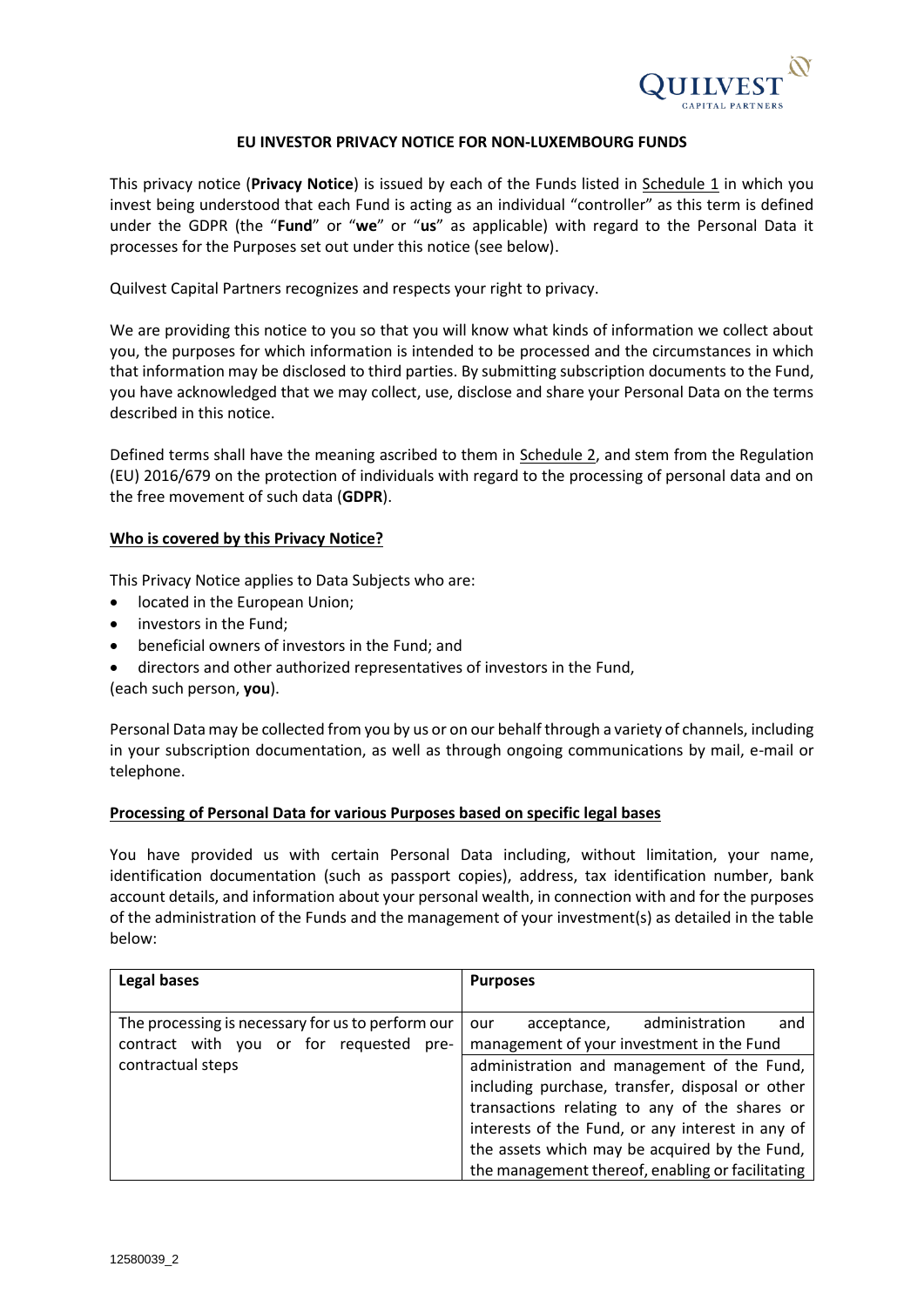|                                                                                                                                                                | such management and the Fund's agents or<br>delegates performance of their respective<br>functions in connection with the Fund, and all<br>purposes incidental thereto;                                                                                                                                                                                                                                                                                                                                                                                                   |
|----------------------------------------------------------------------------------------------------------------------------------------------------------------|---------------------------------------------------------------------------------------------------------------------------------------------------------------------------------------------------------------------------------------------------------------------------------------------------------------------------------------------------------------------------------------------------------------------------------------------------------------------------------------------------------------------------------------------------------------------------|
|                                                                                                                                                                | specific and/or periodic reporting to investors<br>general<br>holding,<br>management<br>and<br>administration of the Fund's registers, and<br>where applicable, capital or similar accounts                                                                                                                                                                                                                                                                                                                                                                               |
| The processing is necessary to comply with our<br>legal and regulatory obligations                                                                             | verification and background checks, including<br>Know-Your-Customer<br>AML<br>checks,<br>and<br>customer due diligence, and such other checks<br>or prudential duties as may be necessary in<br>compliance with applicable laws<br>archival of documents and records in both<br>electronic and physical form for record keeping                                                                                                                                                                                                                                           |
|                                                                                                                                                                | purposes, maintaining records of customer<br>instructions and transactions, whether through<br>phone recordings, hard copy documents, soft<br>documents,<br>instructions<br>copy<br>given<br>via<br>electronic means                                                                                                                                                                                                                                                                                                                                                      |
|                                                                                                                                                                | conducting financial reporting to supervisory<br>authorities<br>compliance with any applicable rules, laws and<br>regulations, codes of practice or guidelines,<br>including, without limitation, compliance with<br>laws and regulations (local and foreign) which<br>may apply to the Fund, its<br>management<br>(including any delegate thereof), or to assist in<br>law enforcement and investigations by relevant<br>authorities, including but not limited to cross-<br>border tax reporting (in particular CRS/FATCA) or<br>with beneficial ownership declarations |
|                                                                                                                                                                | specific and/or periodic reporting to investors<br>preventing inside trading and related illegal<br>activities                                                                                                                                                                                                                                                                                                                                                                                                                                                            |
|                                                                                                                                                                | holding,<br>management<br>general<br>and<br>administration of the Fund's registers, and<br>where applicable, capital or similar accounts                                                                                                                                                                                                                                                                                                                                                                                                                                  |
| The processing is necessary for the performance<br>of a task carried out in the public interest or in<br>the exercise of official authority vested in us       | preventing, detecting and investigating crime,<br>including fraud and any form of financial crime                                                                                                                                                                                                                                                                                                                                                                                                                                                                         |
| The processing is necessary for our or a third<br>party's legitimate interests (as listed here) and<br>where your interests do not override these<br>interests | monitoring or recording any communications<br>between you on the one part and the Fund's<br>agents or delegates on the other part including<br>telephone calls, for the purpose of verifying<br>instructions, analysing, assessing and improving<br>services, training and quality purposes, security                                                                                                                                                                                                                                                                     |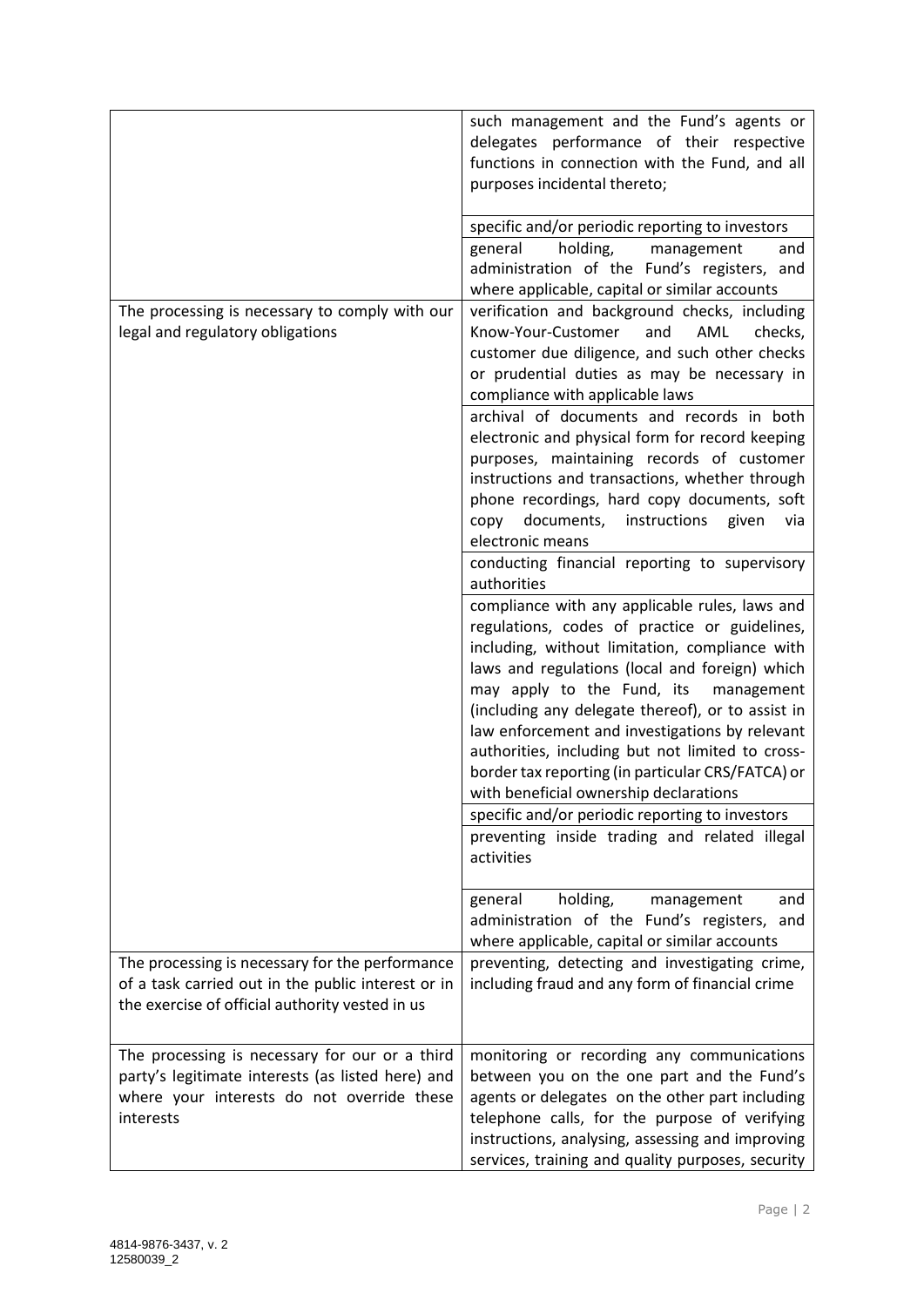| and the prevention and detection of crime, or<br>submitted in evidence in any proceeding to |
|---------------------------------------------------------------------------------------------|
| which<br>your subscription<br>document<br>for                                               |
| investment in the Fund may relate or may be                                                 |
| relevant for, and you hereby warrant that you                                               |
| have informed all of your directors, officers,                                              |
| employees and agents to the collection, use,                                                |
| disclosure, processing or retention of such                                                 |
| recording for such purposes to the extent<br>relevant                                       |
| analysis related to the Fund's operations                                                   |
|                                                                                             |
| complying with the Fund's<br>policies<br>and                                                |
| procedures                                                                                  |
| complying with the Fund's service providers'                                                |
| and/or the Fund's target entities' own legal or                                             |
| regulatory obligations                                                                      |
| preventing, detecting and investigating crime,                                              |
| including fraud and any form of financial crime                                             |
| analysing and managing other commercial risks                                               |
|                                                                                             |
| conducting merger and acquisition and/or                                                    |
| restructuring operations                                                                    |
| establishment of financing operations                                                       |
|                                                                                             |
|                                                                                             |

To the extent that the Personal Data of any Data Subject is disclosed by you to us in your subscription document (or via any other relevant document or communication) for the purposes of subscribing to the Fund, you hereby warrant and undertake that ,where applicable, all necessary consents required or permitted under applicable laws have been obtained for the disclosure of their Personal Data to the Fund and the subsequent use and disclosure of their Personal Data by the Fund for the purposes set out in this Privacy Notice, and that, in any case, the Data Subject concerned has been provided with the information contained in this Privacy Notice prior to your transmission of his/her Personal Data to us.

We don't implement any automated decision-marking measure, including profiling.

# **Disclosure of Personal Data**

We disclose Personal Data to third parties for the Purposes, including Affiliates of the general partner, management company or AIFM of the Fund (as the case may be), the investment manager, placement agents, brokers, the Fund's agents or delegates, target entities, portfolio funds, and as may be required by law or for everyday business purposes, such as to process transactions, maintain account(s), for the purposes of administering the Fund, or to respond to court orders and legal investigations.

We also provide such information to our attorneys, banks, paying agents (as the case may be), auditors, any person to whom the Fund is under an obligation to make disclosure to under the requirements of any law binding on the Fund or under and for the purposes of any guidelines issued by any regulatory or other authorities with which the Fund is expected to comply and service providers which provide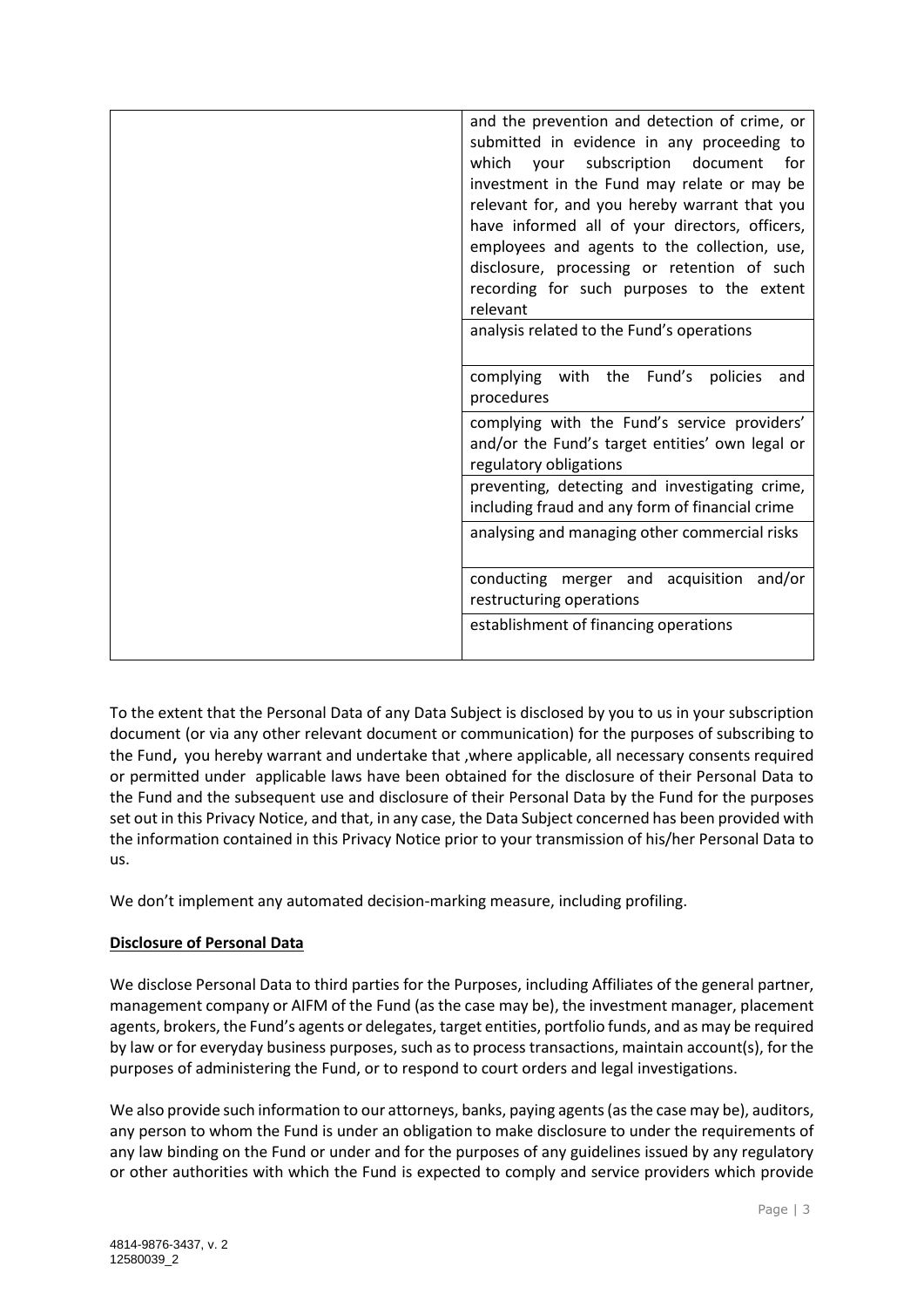services to the general partner, management company or AIFM of the Fund (as the case may be), such as telecommunications, information technology, payment, data processing, training, storage, archival, trade execution or other services as may be necessary to facilitate the acceptance, management and administration of your investment in the Fund and to enable them to perform services on our behalf.

We also disclose Personal Data to local governmental, judicial or regulatory authorities to the extent required, including with regard to the legal obligation to include certain personal information on ultimate beneficial owners in any relevant register of ultimate beneficial owners, it being understood that some of these registers may be made available online to the general public.

You are hereby informed that the Personal Data may be processed and stored by these aforementioned recipients (including service providers) outside of the EEA, in countries which do not necessary have an adequate level of personal data protection as recognized by the European Commission.

In the latter case, the transfer of Personal Data will be protected by appropriate or suitable safeguards in accordance with the GDPR.

In the event of any actual or prospective restructuring, sale or acquisition of any company or assets of the Funds, we may also disclose Personal Data to any third party in connection with any such restructuring, sale or acquisition, actual or prospective.

## **Retention of Personal Data**

We will not keep Personal Data for longer than the time necessary for satisfying the Purposes, subject to the legal periods of limitation (as a principle, ten (10) years for commercial matters) and to the situations where applicable laws require or allow Personal Data to be retained for a certain period of time after the termination of the contractual and commercial relationship (such as the legal obligation to keep accounting documents for a period of ten (10) years).

#### **Security of Personal Data**

We take our responsibility to protect the privacy and confidentiality of your Personal Data very seriously. We maintain physical, electronic and procedural safeguards to store and secure information about you from unauthorized access, alteration and destruction. Our control policies, for example, authorize access to investor information only by individuals who need such access for the purposes of their function.

#### **Rights of Data Subjects regarding their Personal Data**

Subject to the conditions set out in the GDPR, all Data Subjects have the right to:

- access to their Personal Data (i.e. the right to receive confirmation that Personal Data are being processed by us (or not), to access the Personal Data, and to receive supplementary information);
- update and/or rectify their incomplete or inaccurate Personal Data (right to rectification);
- object to the Processing of their Personal Data (i.e. the right to object at any time, on grounds relating to the Data Subject's particular situation, to the processing of the Personal Data, including profiling, which is based on our legitimate interests or on the performance of a task carried out in the public interest or in the exercise of any official authority that we would be vested in. In this case, we shall no longer process the Personal Data unless we demonstrate compelling legitimate grounds for the processing which override the Data Subject's interests, rights and freedoms or for the establishment, exercise or defense of legal claims;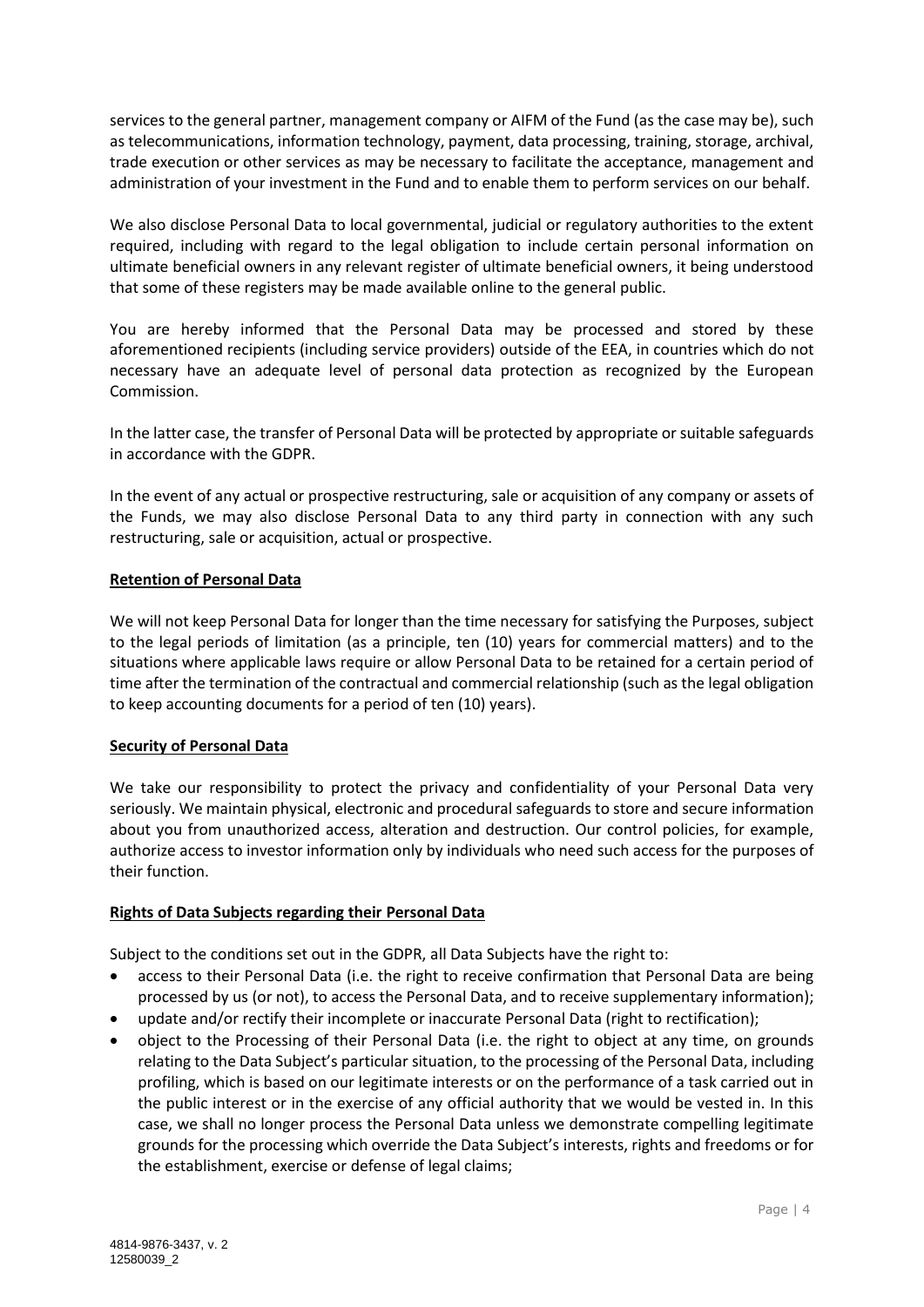- restrict the Processing of their Personal Data (i.e. the marking of stored Personal Data with the aim of limiting their processing in the future);
- obtain a copy of their Personal Data in a commonly-used machine-readable format (right to portability); and
- request that their Personal Data be erased (right to erasure).

To the extent a processing is made with your consent, you are hence entitled to withdraw your consent at any time, without this affecting the processing carried out before such withdrawal and without prejudice to retention or processing that may be required from us by law.

All requests shall be addressed to the contact point mentioned below in writing.

## **Contact Point for EU data protection enquiries**

Quilvest Capital Partners S.A. Investor Relations 17a, rue des Bains L-1212 Luxembourg

[investorrelations@quilvestcapital.com](mailto:investorrelations@quilvestcapital.com)

+352 47 38 85 20

You also have to right to lodge a complaint with the body regulating data protection in your country of professional establishment or residence.

A list of the EU data protection authorities is available by clicking this link: [https://edpb.europa.eu/about-edpb/board/members\\_en](https://edpb.europa.eu/about-edpb/board/members_en)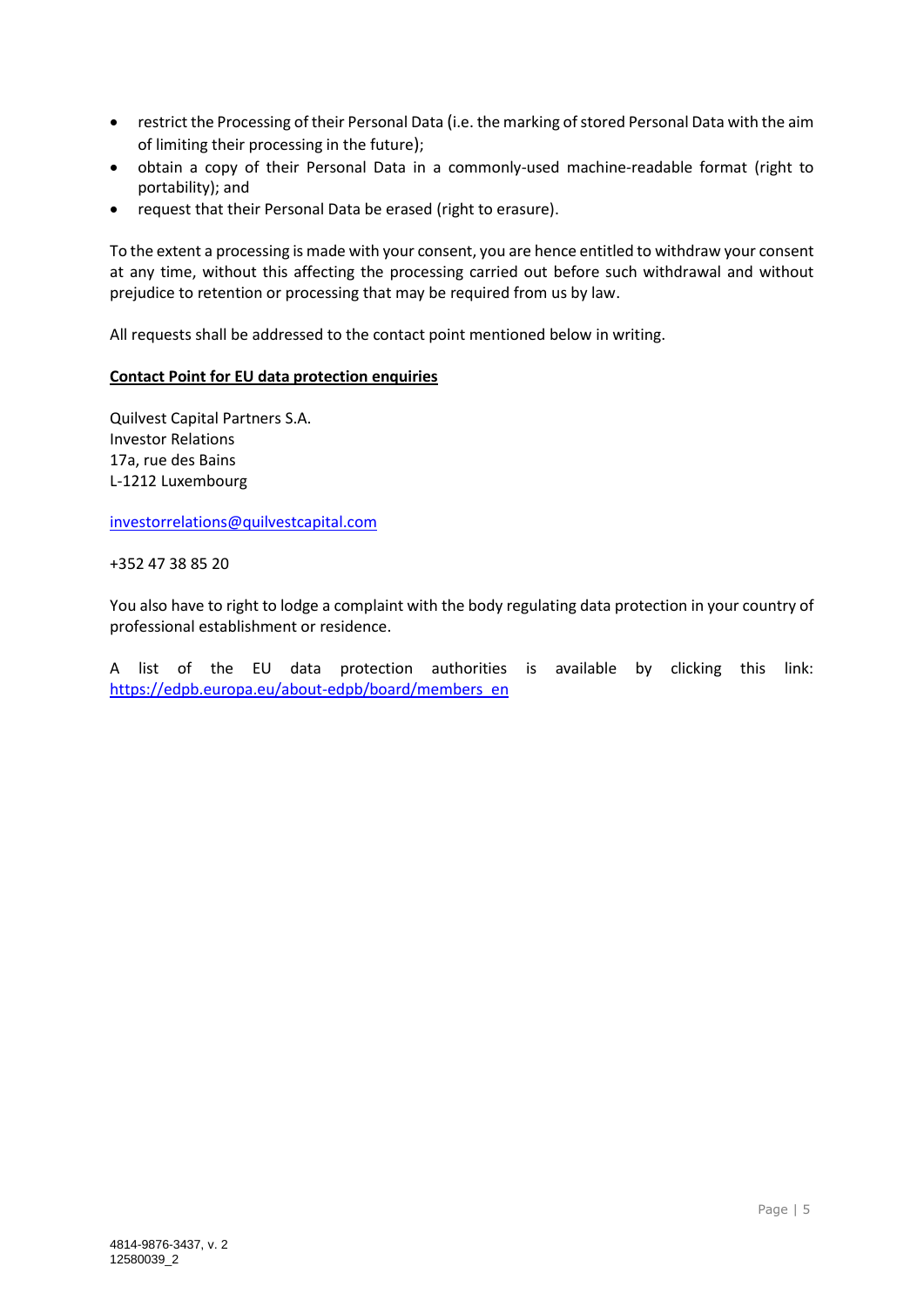# **Schedule 1 List of Funds**

| <b>Name of Fund</b>        | <b>Registered Address</b>   | <b>Contact Details</b> |
|----------------------------|-----------------------------|------------------------|
| QS FF Emerging Markets, LP | Ugland House KY1-1104 Grand | Carlos Heneine         |
|                            | Cayman                      | Maninder Saluja        |
|                            |                             | Thomas Ségal           |
|                            |                             | Rémy Massé             |
| QS FF Emerging Markets     | Ugland House KY1-1104 Grand | Carlos Heneine         |
| Feeder, LP                 | Cayman                      | Maninder Saluja        |
|                            |                             | Thomas Ségal           |
|                            |                             | Rémy Massé             |
| QS FF EM India Limited     | Ugland House KY1-1104 Grand | Carlos Heneine         |
|                            | Cayman                      | Maninder Saluja        |
|                            |                             | Thomas Ségal           |
|                            |                             | Rémy Massé             |
| QS FF EM India II Limited  | Ugland House KY1-1104 Grand | Carlos Heneine         |
|                            | Cayman                      | Maninder Saluja        |
|                            |                             | <b>Thomas Ségal</b>    |
|                            |                             | Rémy Massé             |
| QS FF EM India III Limited | Ugland House KY1-1104 Grand | Carlos Heneine         |
|                            | Cayman                      | Maninder Saluja        |
|                            |                             | Thomas Ségal           |
|                            |                             | Rémy Massé             |
| QS FF EM India IV Limited  | Ugland House KY1-1104 Grand | Carlos Heneine         |
|                            | Cayman                      | Maninder Saluja        |
|                            |                             | Rémy Massé             |
| QS EM India Ltd            | Ugland House KY1-1104 Grand | Maninder Saluja        |
|                            | Cayman                      | Rémy Massé             |
| QS FF SLP, LP              | Ugland House KY1-1104 Grand | Carlos Heneine         |
|                            | Cayman                      | Maninder Saluja        |
|                            |                             | Thomas Ségal           |
|                            |                             | Rémy Massé             |
| QS FF SLP II, LP           | Ugland House KY1-1104 Grand | Carlos Heneine         |
|                            | Cayman                      | Maninder Saluja        |
|                            |                             | Thomas Ségal           |
|                            |                             | Rémy Massé             |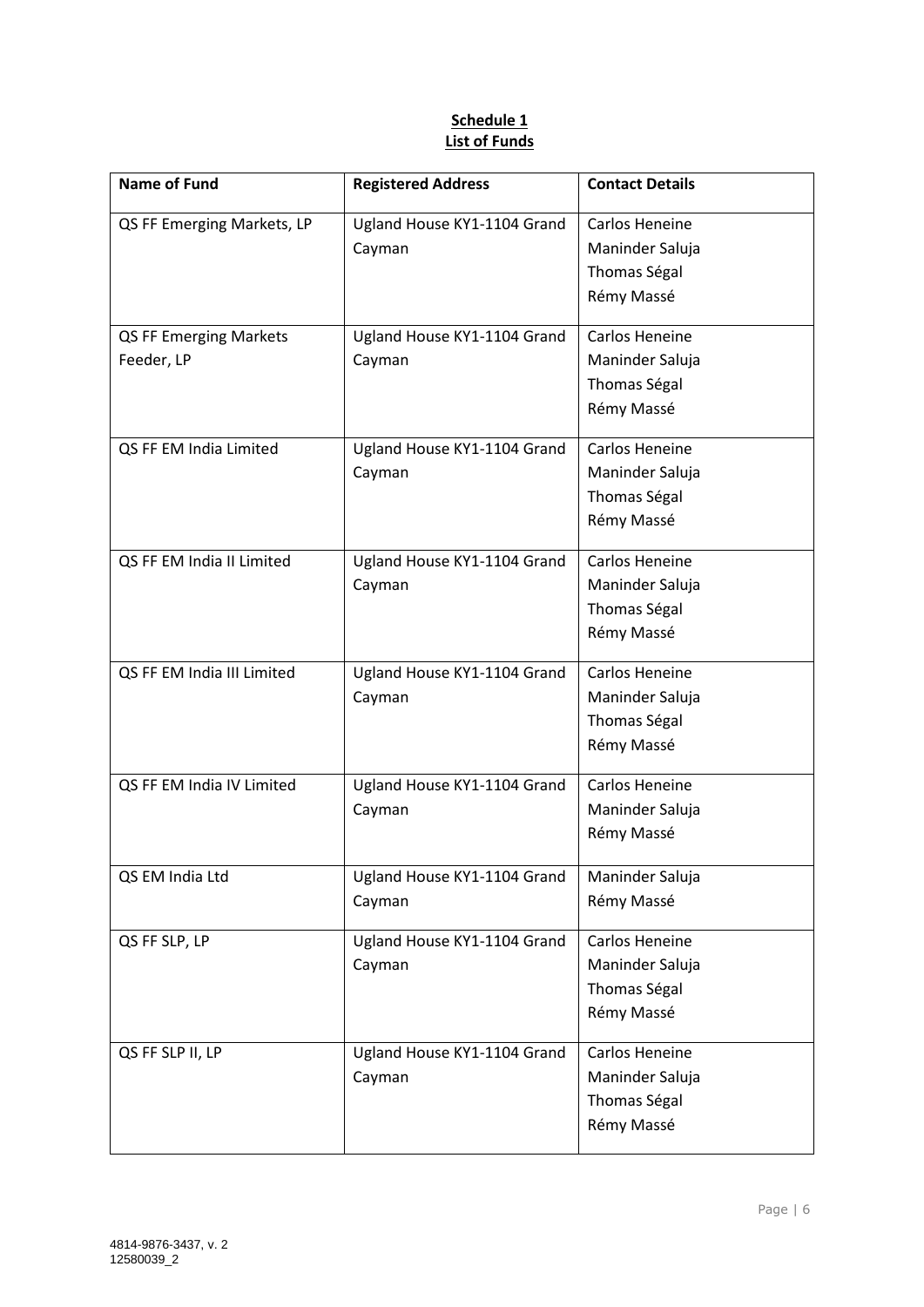| QS FF Emerging Markets II, LP  | Ugland House KY1-1104 Grand   | Maninder Salujer             |
|--------------------------------|-------------------------------|------------------------------|
|                                | Cayman                        | Thomas Ségal                 |
|                                |                               | Rémy Massé                   |
|                                |                               | Catherine Shih               |
|                                |                               |                              |
| QS FF Emerging Markets II      | Ugland House KY1-1104 Grand   | Maninder Salujer             |
| Feeder, LP                     | Cayman                        | Thomas Ségal                 |
|                                |                               | Rémy Massé<br>Catherine Shih |
|                                |                               |                              |
| QS FF SLP III, LP              | Ugland House KY1-1104 Grand   | Carlos Heneine               |
|                                | Cayman                        | Maninder Saluja              |
|                                |                               | Thomas Ségal                 |
|                                |                               | Rémy Massé                   |
| QS FF Management Ltd           | Ugland House KY1-1104 Grand   | Carlos Heneine               |
|                                | Cayman                        | Maninder Saluja              |
|                                |                               | Thomas Ségal                 |
|                                |                               | Rémy Massé                   |
|                                |                               |                              |
| Blom-Quilvest U.S. Private     | Craigmuir Chambers, Road      | Jean-François Le Ruyet       |
| Equity Opportunities, Inc.     | Town, VG 1110, British Virgin | Thomas Ségal                 |
|                                | Islands                       | Rémy Massé                   |
| Blom-Quilvest U.S. Real Estate | Craigmuir Chambers, Road      | Jean-François Le Ruyet       |
| Opportunities I, Inc.          | Town, VG 1110, British Virgin | Thomas Ségal                 |
|                                | Islands                       | Rémy Massé                   |
| Blom-Quilvest European Direct  | Craigmuir Chambers, Road      | Jean-François Le Ruyet       |
| Real Estate Investments Inc.   | Town, VG 1110, British Virgin | Thomas Ségal                 |
|                                | Islands                       | Rémy Massé                   |
|                                |                               |                              |
| QS 3 B, Inc.                   | Craigmuir Chambers, Road      | Jean-François Le Ruyet       |
|                                | Town, VG 1110, British Virgin | Thomas Ségal                 |
|                                | Islands                       | Rémy Massé                   |
| QS BBB PIK, Inc.               | Craigmuir Chambers, Road      | Jean-François Le Ruyet       |
|                                | Town, VG 1110, British Virgin | Thomas Ségal                 |
|                                | Islands                       | Rémy Massé                   |
| QS BBB, Inc.                   | Craigmuir Chambers, Road      | Jean-François Le Ruyet       |
|                                | Town, VG 1110, British Virgin | Thomas Ségal                 |
|                                | Islands                       | Rémy Massé                   |
|                                |                               |                              |
| QS Bottling, Inc.              | Craigmuir Chambers, Road      | Jean-François Le Ruyet       |
|                                | Town, VG 1110, British Virgin | Thomas Ségal                 |
|                                | Islands                       | Rémy Massé                   |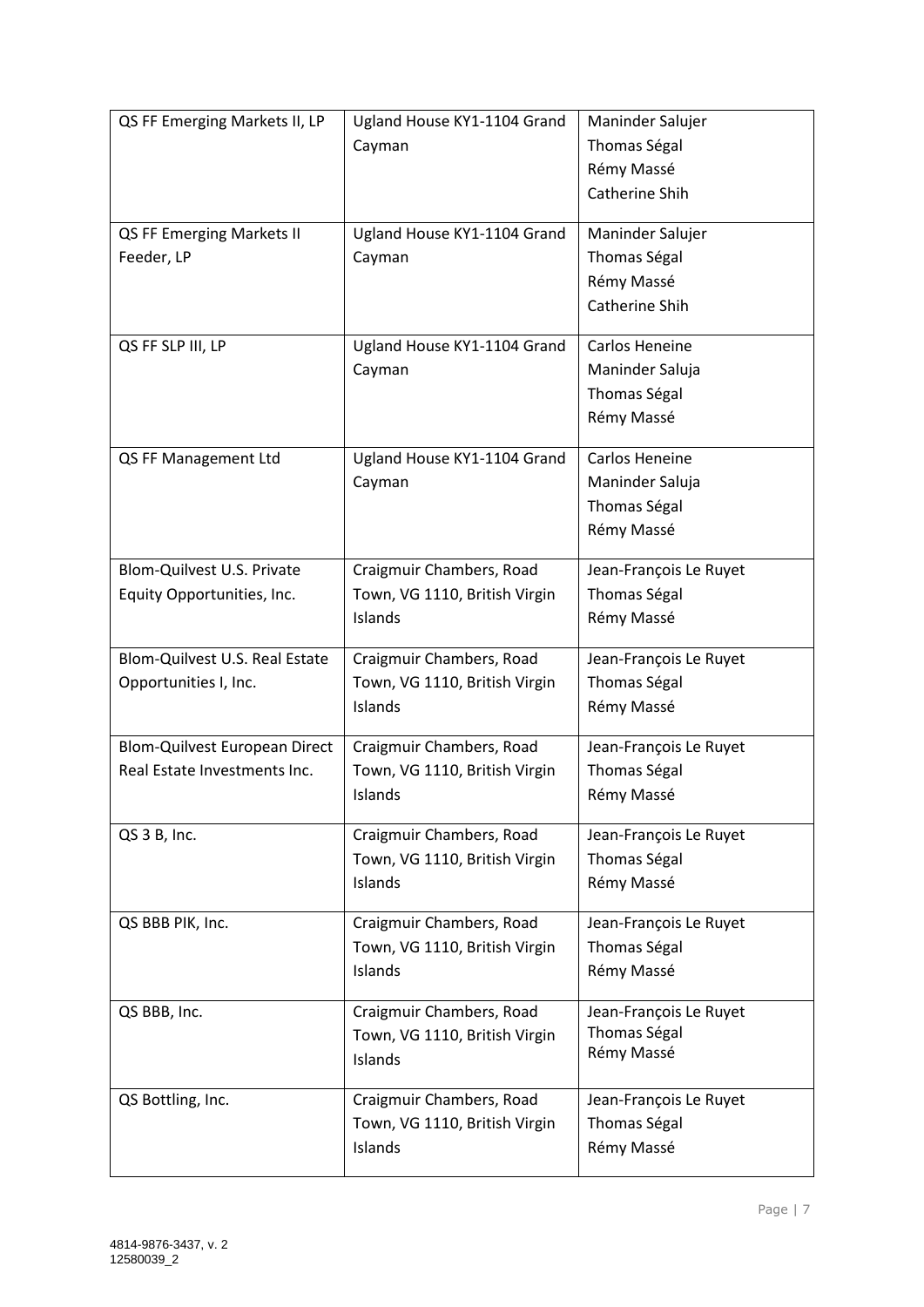| QS Cash, Inc.                  | Craigmuir Chambers, Road      | Jean-François Le Ruyet |
|--------------------------------|-------------------------------|------------------------|
|                                | Town, VG 1110, British Virgin | Thomas Ségal           |
|                                | Islands                       | Rémy Massé             |
| QS Cement (BVI) Holdings, Ltd. | Craigmuir Chambers, Road      | Jean-François Le Ruyet |
|                                | Town, VG 1110, British Virgin | Thomas Ségal           |
|                                | Islands                       | Rémy Massé             |
| QS Cement (BVI), Ltd.          | Craigmuir Chambers, Road      | Jean-François Le Ruyet |
|                                | Town, VG 1110, British Virgin | Thomas Ségal           |
|                                | Islands                       | Rémy Massé             |
| QS Cement, Inc.                | Craigmuir Chambers, Road      | Jean-François Le Ruyet |
|                                | Town, VG 1110, British Virgin | Thomas Ségal           |
|                                | Islands                       | Rémy Massé             |
| QS Concrete (BVI) Holdings,    | Craigmuir Chambers, Road      | Jean-François Le Ruyet |
| Ltd.                           | Town, VG 1110, British Virgin | Thomas Ségal           |
|                                | Islands                       | Rémy Massé             |
| QS Concrete (BVI), Ltd.        | Craigmuir Chambers, Road      | Jean-François Le Ruyet |
|                                | Town, VG 1110, British Virgin | Thomas Ségal           |
|                                | Islands                       | Rémy Massé             |
| QS Concrete, Inc.              | Craigmuir Chambers, Road      | Jean-François Le Ruyet |
|                                | Town, VG 1110, British Virgin | Thomas Ségal           |
|                                | Islands                       | Rémy Massé             |
| QS Direct SI 2, Inc.           | Craigmuir Chambers, Road      | Jean-François Le Ruyet |
|                                | Town, VG 1110, British Virgin | Thomas Ségal           |
|                                | Islands                       | Rémy Massé             |
| QS Donuts I, Inc.              | Craigmuir Chambers, Road      | Jared Nagae            |
|                                | Town, VG 1110, British Virgin |                        |
|                                | Islands                       |                        |
| QS Donuts II, Inc.             | Craigmuir Chambers, Road      | Rémy Massé             |
|                                | Town, VG 1110, British Virgin |                        |
|                                | Islands                       |                        |
| QS Donuts III, Inc.            | Craigmuir Chambers, Road      | Jay Takefman           |
|                                | Town, VG 1110, British Virgin |                        |
|                                | Islands                       |                        |
| QS Donuts IV, Inc.             | Craigmuir Chambers, Road      | <b>Frances Madrid</b>  |
|                                | Town, VG 1110, British Virgin |                        |
|                                | Islands                       |                        |
|                                |                               |                        |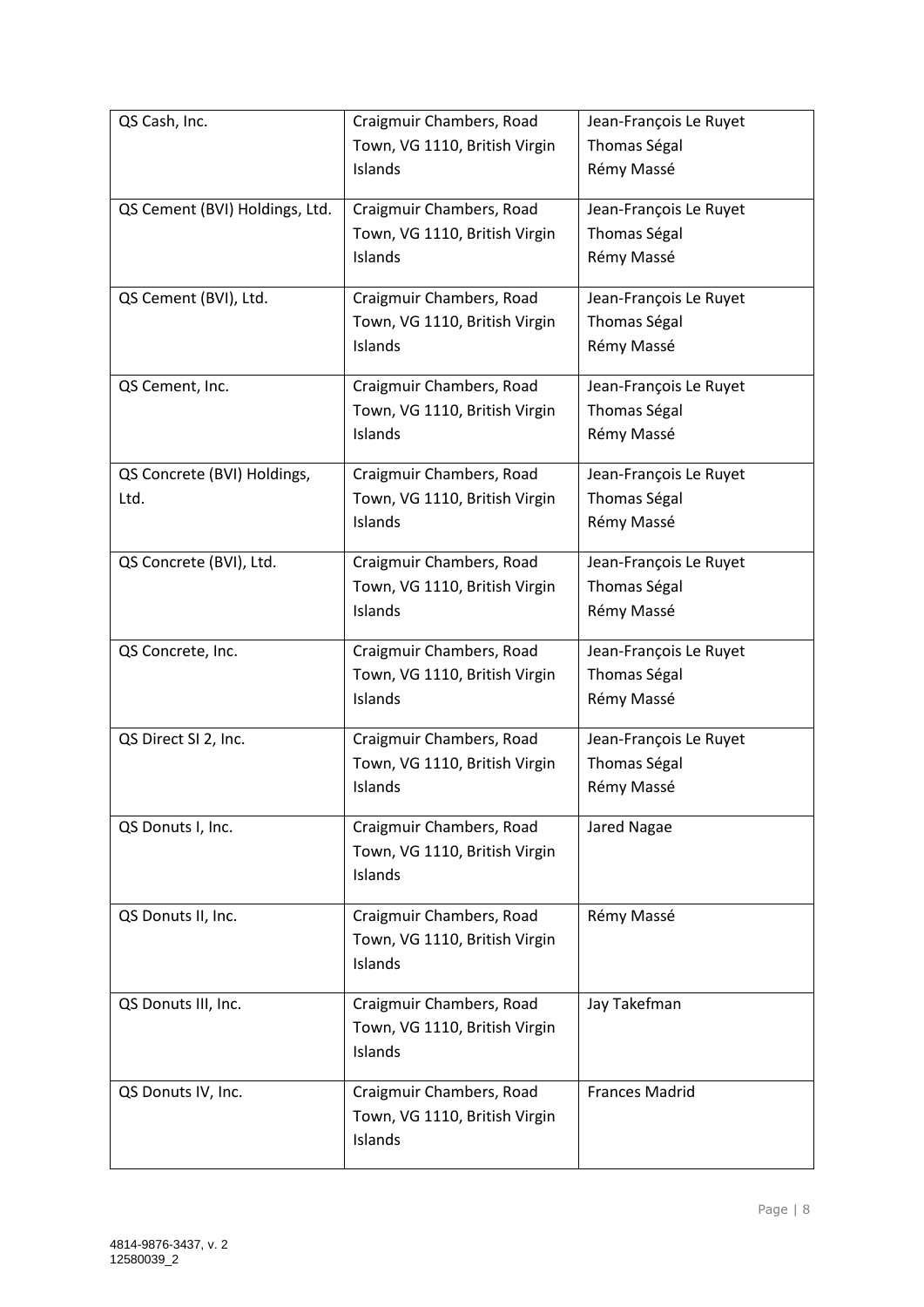| QS Donuts, Inc.          | Craigmuir Chambers, Road      | Thomas Ségal           |
|--------------------------|-------------------------------|------------------------|
|                          | Town, VG 1110, British Virgin | Rémy Massé             |
|                          | Islands                       |                        |
| QS GEO PEP II, Inc.      | Craigmuir Chambers, Road      | Jean-François Le Ruyet |
|                          | Town, VG 1110, British Virgin | Thomas Ségal           |
|                          | Islands                       | Rémy Massé             |
| QS Indparks, Inc.        | Craigmuir Chambers, Road      | Jean-François Le Ruyet |
|                          | Town, VG 1110, British Virgin | Thomas Ségal           |
|                          | Islands                       | Rémy Massé             |
| QS Indparks Equity, Inc. | Craigmuir Chambers, Road      | Jean-François Le Ruyet |
|                          | Town, VG 1110, British Virgin | Thomas Ségal           |
|                          | Islands                       | Rémy Massé             |
| QS Indparks Prets, Inc.  | Craigmuir Chambers, Road      | Jean-François Le Ruyet |
|                          | Town, VG 1110, British Virgin | Thomas Ségal           |
|                          | Islands                       | Rémy Massé             |
| QS Invest Asia US, Inc.  | Craigmuir Chambers, Road      | Jean-François Le Ruyet |
|                          | Town, VG 1110, British Virgin | Thomas Ségal           |
|                          | Islands                       | Rémy Massé             |
| QS Invest Asia, Inc.     | Craigmuir Chambers, Road      | Jean-François Le Ruyet |
|                          | Town, VG 1110, British Virgin | Thomas Ségal           |
|                          | Islands                       | Rémy Massé             |
| QS Management, Ltd.      | Craigmuir Chambers, Road      | Jean-Benoît Lachaise   |
|                          | Town, VG 1110, British Virgin | Jean-François Le Ruyet |
|                          | Islands                       | Thomas Ségal           |
|                          |                               | Rémy Massé             |
| QS Microfinance, Inc.    | Craigmuir Chambers, Road      | Jean-François Le Ruyet |
|                          | Town, VG 1110, British Virgin | Thomas Ségal           |
|                          | Islands                       | Rémy Massé             |
| QS Peru, Inc.            | Craigmuir Chambers, Road      | Jean-François Le Ruyet |
|                          | Town, VG 1110, British Virgin | Thomas Ségal           |
|                          | Islands                       | Rémy Massé             |
| QS Pharma 2, Inc.        | Craigmuir Chambers, Road      | Jean-François Le Ruyet |
|                          | Town, VG 1110, British Virgin | Thomas Ségal           |
|                          | Islands                       | Rémy Massé             |
|                          |                               |                        |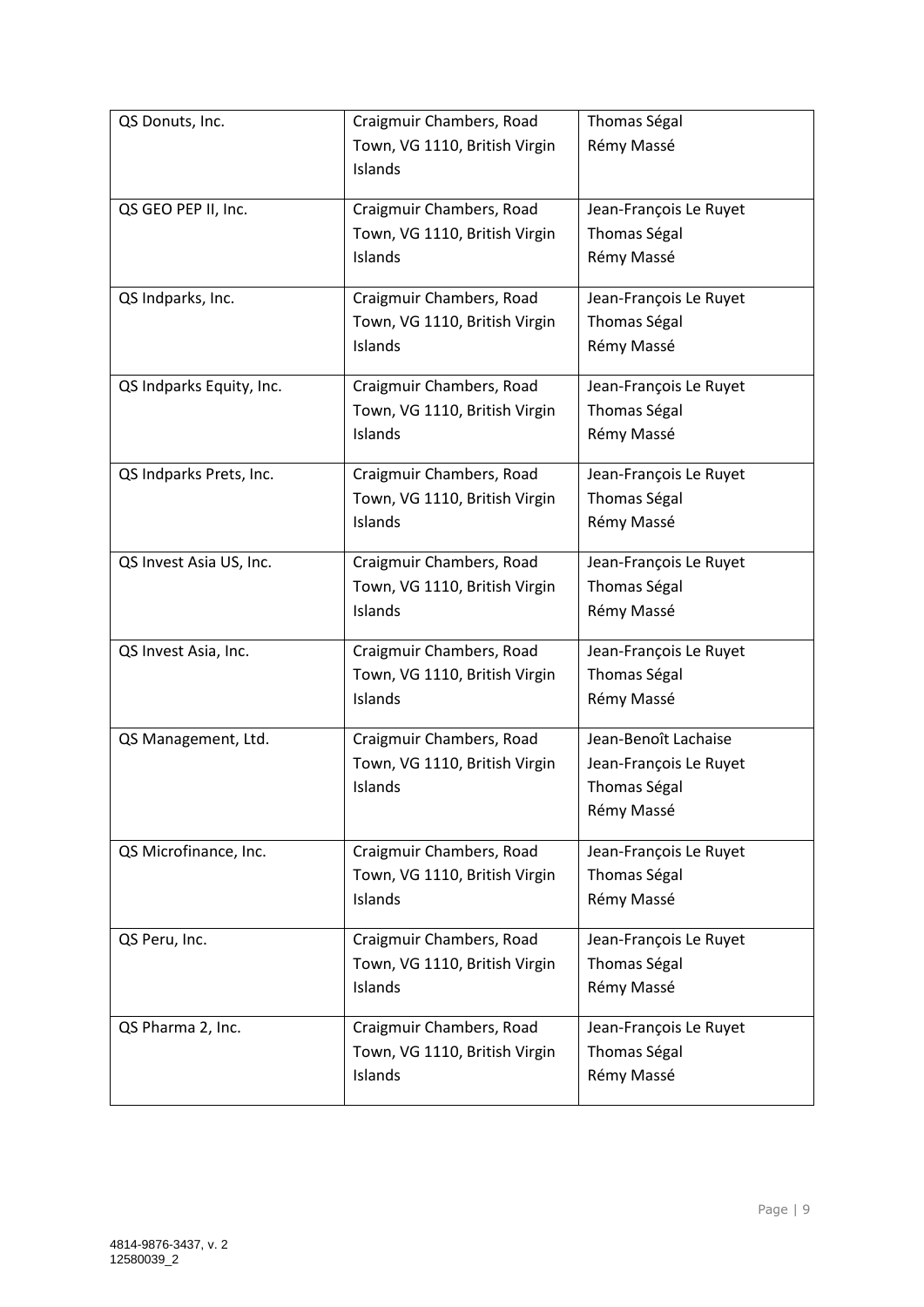| QS Pharma Ventures, Inc. | Craigmuir Chambers, Road      | Jean-François Le Ruyet |
|--------------------------|-------------------------------|------------------------|
|                          | Town, VG 1110, British Virgin | Thomas Ségal           |
|                          | Islands                       | Rémy Massé             |
| QS Pharma, Inc.          | Craigmuir Chambers, Road      | Jean-François Le Ruyet |
|                          | Town, VG 1110, British Virgin | Thomas Ségal           |
|                          | Islands                       | Rémy Massé             |
| QS Pizza II, Inc.        | Craigmuir Chambers, Road      | Jean-François Le Ruyet |
|                          | Town, VG 1110, British Virgin | Thomas Ségal           |
|                          | Islands                       | Rémy Massé             |
| QS Pizza, Inc.           | Craigmuir Chambers, Road      | Jean-François Le Ruyet |
|                          | Town, VG 1110, British Virgin | Thomas Ségal           |
|                          | Islands                       | Rémy Massé             |
| QS REP II, Inc.          | Craigmuir Chambers, Road      | Jean-François Le Ruyet |
|                          | Town, VG 1110, British Virgin | Thomas Ségal           |
|                          | Islands                       | Rémy Massé             |
| QS RMC BVI, Ltd.         | Craigmuir Chambers, Road      | Jean-François Le Ruyet |
|                          | Town, VG 1110, British Virgin | Thomas Ségal           |
|                          | Islands                       | Rémy Massé             |
| QS T3B, Inc.             | Craigmuir Chambers, Road      | Jean-François Le Ruyet |
|                          | Town, VG 1110, British Virgin | Thomas Ségal           |
|                          | Islands                       | Rémy Massé             |
| QS Tube III, Inc.        | Craigmuir Chambers, Road      | Jean-Benoît Lachaise   |
|                          | Town, VG 1110, British Virgin |                        |
|                          | Islands                       |                        |
| QS Tube IV, Inc.         | Craigmuir Chambers, Road      | Rémy Massé             |
|                          | Town, VG 1110, British Virgin | Lawrence Neubauer      |
|                          | Islands                       |                        |
| QS Tube, Inc.            | Craigmuir Chambers, Road      | Jean-François Le Ruyet |
|                          | Town, VG 1110, British Virgin |                        |
|                          | Islands                       |                        |
| QS Finance, Ltd.         | Craigmuir Chambers, Road      | Jean-Benoît Lachaise   |
|                          | Town, VG 1110, British Virgin | Jean-François Le Ruyet |
|                          | Islands                       | Rémy Massé             |
| QS Investment, Inc.      | Craigmuir Chambers, Road      | Jean-Benoît Lachaise   |
|                          | Town, VG 1110, British Virgin | Jean-François Le Ruyet |
|                          | Islands                       |                        |
|                          |                               |                        |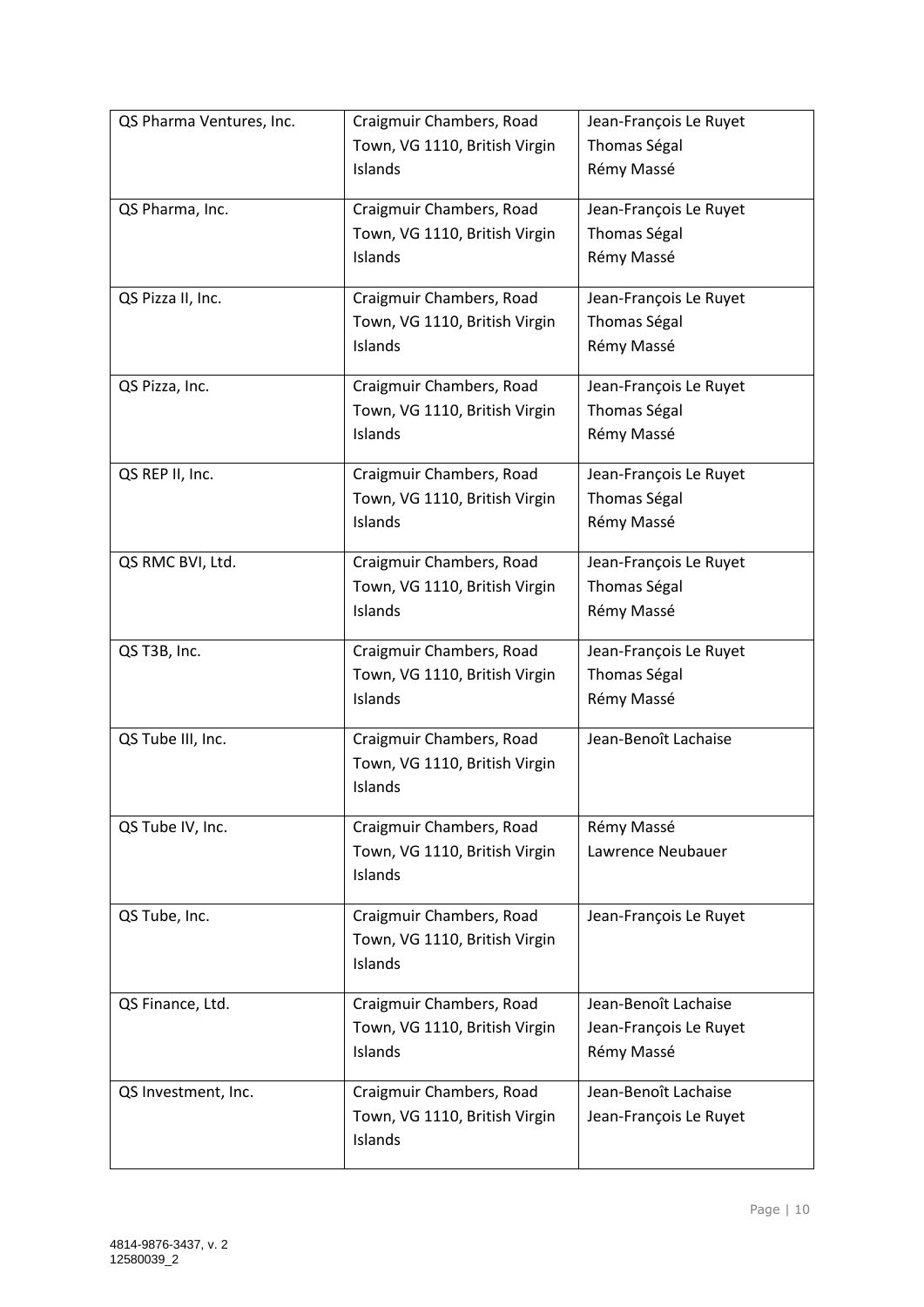|                       |                               | Thomas Ségal           |
|-----------------------|-------------------------------|------------------------|
|                       |                               | Rémy Massé             |
|                       |                               |                        |
| QS PDI Venture, Inc.  | Craigmuir Chambers, Road      | Jean-François Le Ruyet |
|                       | Town, VG 1110, British Virgin | Thomas Ségal           |
|                       | Islands                       | Rémy Massé             |
| QS PDI, Inc.          | Craigmuir Chambers, Road      | Jean-François Le Ruyet |
|                       | Town, VG 1110, British Virgin | Thomas Ségal           |
|                       | Islands                       | Rémy Massé             |
|                       |                               |                        |
| QS REP Equity, Inc.   | Craigmuir Chambers, Road      | Jean-François Le Ruyet |
|                       | Town, VG 1110, British Virgin | Thomas Ségal           |
|                       | Islands                       | Rémy Massé             |
| QS REP Loans, Inc.    | Craigmuir Chambers, Road      | Jean-François Le Ruyet |
|                       | Town, VG 1110, British Virgin | Thomas Ségal           |
|                       | Islands                       |                        |
|                       |                               | Rémy Massé             |
| QD PEP 2009, Inc.     | Craigmuir Chambers, Road      | Jean-François Le Ruyet |
|                       | Town, VG 1110, British Virgin | Thomas Ségal           |
|                       | Islands                       | Rémy Massé             |
|                       |                               |                        |
| QD PEP 2010, Inc.     | Craigmuir Chambers, Road      | Jean-François Le Ruyet |
|                       | Town, VG 1110, British Virgin | Thomas Ségal           |
|                       | Islands                       | Rémy Massé             |
| QD PEP 2011, Inc.     | Craigmuir Chambers, Road      | Jean-François Le Ruyet |
|                       | Town, VG 1110, British Virgin | Thomas Ségal           |
|                       | Islands                       | Rémy Massé             |
|                       |                               |                        |
| QPE PEP 2009, Inc.    | Craigmuir Chambers, Road      | Jean-François Le Ruyet |
|                       | Town, VG 1110, British Virgin | Thomas Ségal           |
|                       | Islands                       | Rémy Massé             |
| QPE PEP 2010, Inc.    | Craigmuir Chambers, Road      | Jean-François Le Ruyet |
|                       | Town, VG 1110, British Virgin | Thomas Ségal           |
|                       | Islands                       | Rémy Massé             |
|                       |                               |                        |
| QPE PEP 2011, Inc.    | Craigmuir Chambers, Road      | Jean-François Le Ruyet |
|                       | Town, VG 1110, British Virgin | Thomas Ségal           |
|                       | Islands                       | Rémy Massé             |
| QS PEP (B) 2009, Inc. | Craigmuir Chambers, Road      | Jean-François Le Ruyet |
|                       | Town, VG 1110, British Virgin | Thomas Ségal           |
|                       | Islands                       |                        |
|                       |                               | Rémy Massé             |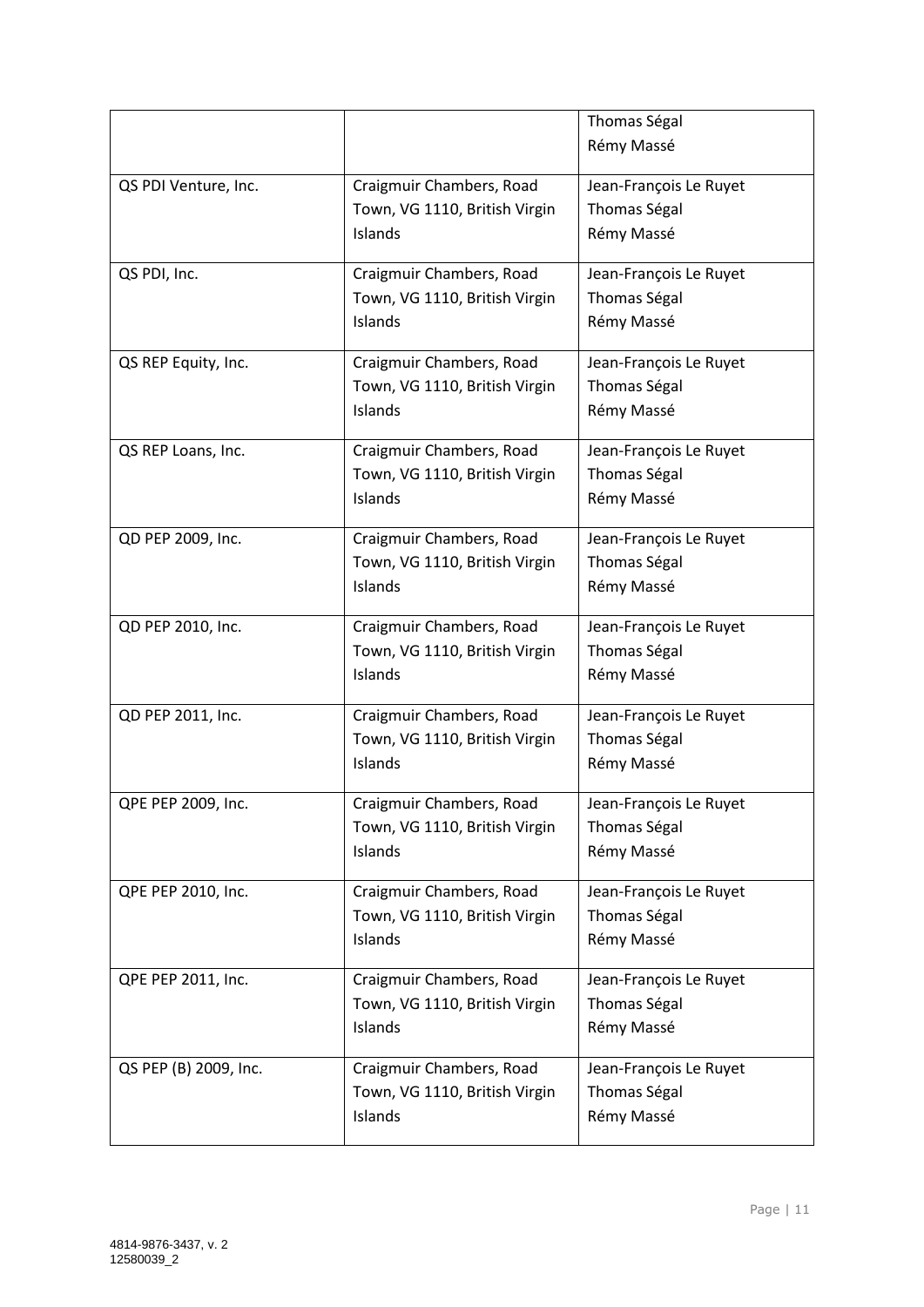| QS PEP (EI) 2009, Inc. | Craigmuir Chambers, Road      | Jean-François Le Ruyet |
|------------------------|-------------------------------|------------------------|
|                        | Town, VG 1110, British Virgin | Thomas Ségal           |
|                        | Islands                       | Rémy Massé             |
|                        |                               |                        |
| QS PEP (EI) 2010, Inc. | Craigmuir Chambers, Road      | Jean-François Le Ruyet |
|                        | Town, VG 1110, British Virgin | Thomas Ségal           |
|                        | Islands                       | Rémy Massé             |
|                        |                               |                        |
| QS PEP (EI) 2011, Inc. | Craigmuir Chambers, Road      | Jean-François Le Ruyet |
|                        | Town, VG 1110, British Virgin | Thomas Ségal           |
|                        | Islands                       | Rémy Massé             |
|                        |                               |                        |
| QS PEP 2009, Inc.      | Craigmuir Chambers, Road      | Jean-François Le Ruyet |
|                        | Town, VG 1110, British Virgin | Thomas Ségal           |
|                        | Islands                       | Rémy Massé             |
|                        |                               |                        |
| QS PEP 2010, Inc.      | Craigmuir Chambers, Road      | Jean-François Le Ruyet |
|                        | Town, VG 1110, British Virgin | Thomas Ségal           |
|                        | Islands                       | Rémy Massé             |
|                        |                               |                        |
| QS PEP 2011, Inc.      | Craigmuir Chambers, Road      | Jean-François Le Ruyet |
|                        | Town, VG 1110, British Virgin | Thomas Ségal           |
|                        | Islands                       | Rémy Massé             |
|                        |                               |                        |